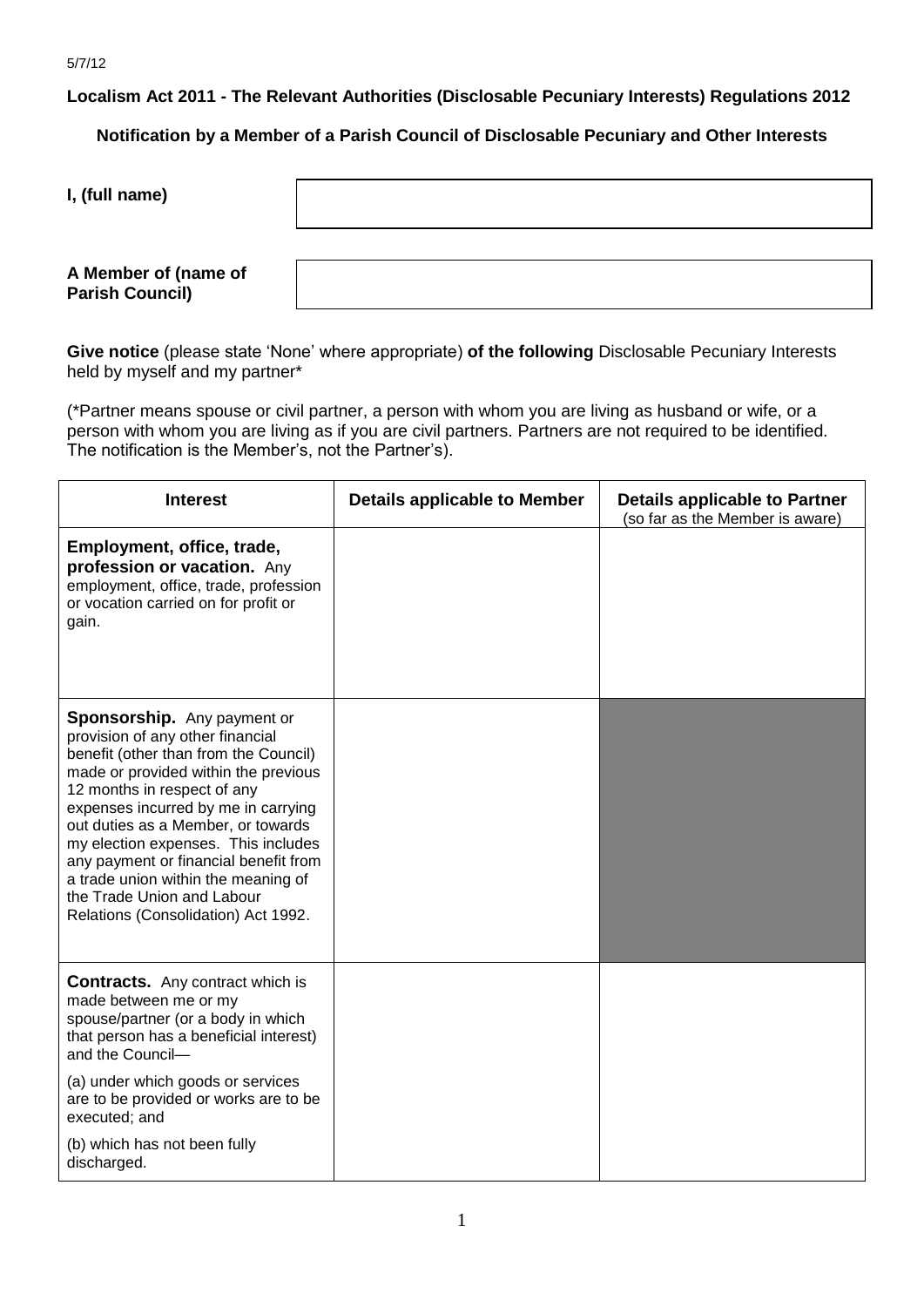| <b>Interest</b>                                                                                                                                                                                                                                                                   | <b>Details applicable to Member</b> | <b>Details applicable to Partner</b><br>(so far as the Member is aware) |
|-----------------------------------------------------------------------------------------------------------------------------------------------------------------------------------------------------------------------------------------------------------------------------------|-------------------------------------|-------------------------------------------------------------------------|
| <b>Land.</b> Any beneficial interest in land<br>which is within the Council's area<br>(e.g. my home).                                                                                                                                                                             |                                     |                                                                         |
|                                                                                                                                                                                                                                                                                   |                                     |                                                                         |
| <b>Licences.</b> Any licence (alone or<br>jointly with others) to occupy land in<br>the Council's area for a month or<br>longer.                                                                                                                                                  |                                     |                                                                         |
| <b>Corporate tenancies.</b> Any<br>tenancy where (to my knowledge)-                                                                                                                                                                                                               |                                     |                                                                         |
| (a) the landlord is the Council; and                                                                                                                                                                                                                                              |                                     |                                                                         |
| (b) the tenant is a body in which I or<br>my spouse / partner has a beneficial<br>interest.                                                                                                                                                                                       |                                     |                                                                         |
| <b>Securities.</b> Any beneficial interest<br>in securities of a body where-                                                                                                                                                                                                      |                                     |                                                                         |
| (a) that body (to my knowledge) has<br>a place of business or land in the<br>Council's area; and                                                                                                                                                                                  |                                     |                                                                         |
| (b) either-                                                                                                                                                                                                                                                                       |                                     |                                                                         |
| (i) the total nominal value of the<br>securities exceeds £25,000 or one<br>hundredth of the total issued share<br>capital of that body; or                                                                                                                                        |                                     |                                                                         |
| (ii) if the share capital of that body is<br>of more than one class, the total<br>nominal value of the shares of any<br>one class in which I (or my<br>spouse/partner) have a beneficial<br>interest exceeds one hundredth of<br>the total issued share capital of that<br>class. |                                     |                                                                         |